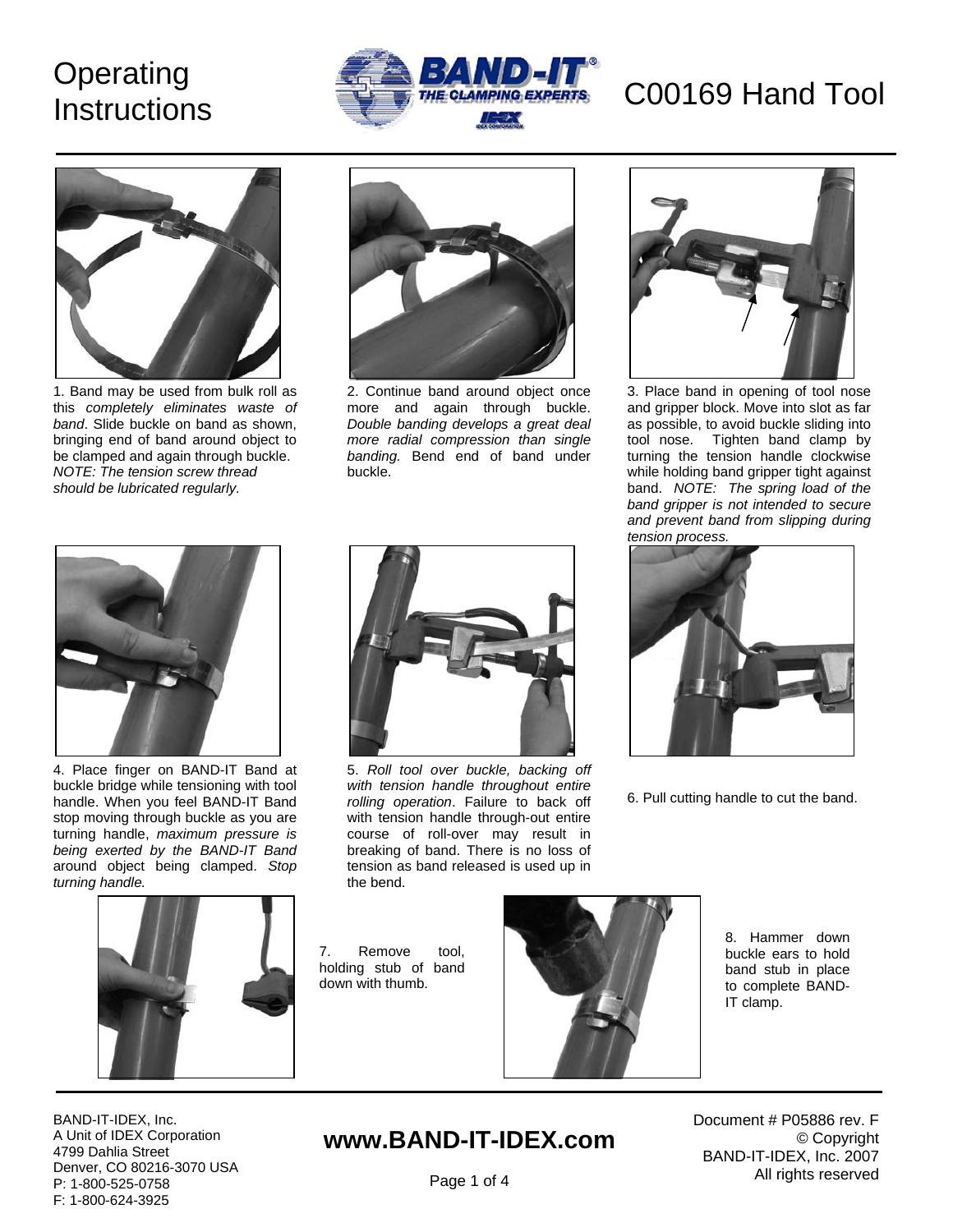# **Accessories**



### **Gripper Cleaning Instructions:**



1. Remove gripper. Align gripper pin hole with notch in tool frame. Using a punch and hammer, punch pin out of slide block.



2. Using a wire brush, clean all foreign matter from teeth.



3. Replace pin. Gripper spring must be seated in tension screw hole. Align gripper hole with slide block hole, insert pin in hole and hammer pin in place.

### **Scru-Lokt Buckles:**



1. The BAND-IT Scru-Lokt clamp, using the Scru-Lokt buckle, is applied in exactly the same way as the BAND-IT clamp except that the tool is not rolled over.



2. After tension is applied, insert set screw in Scru-Lokt buckle and tighten. To permit taking up Scru-Lokt clamp, or to re-use, a 3 inch (7.5 cm) stub should be left so that tool will be able to re-grip band later.

3. Where stub of band is left for Scru-Lokt clamp, it may be folded under as shown.

### **Tool Accessories:**

JR Adapters: The JR adapters (J00169 and J05069 heavy duty) are used with the BAND-IT C00169 tool when BAND-IT JR. preformed clamps are used.

C04388 Close Quarter Tension Nut: In cramped quarters, use instead of tool tension handle.

NOTE: See general catalog or web site for instructions and ordering information.

BAND-IT-IDEX, Inc. A Unit of IDEX Corporation 4799 Dahlia Street Denver, CO 80216-3070 USA P: 1-800-525-0758 F: 1-800-624-3925

## **www.BAND-IT-IDEX.com**

Document # P05886 rev. F © Copyright BAND-IT-IDEX, Inc. 2007 All rights reserved

Page 2 of 4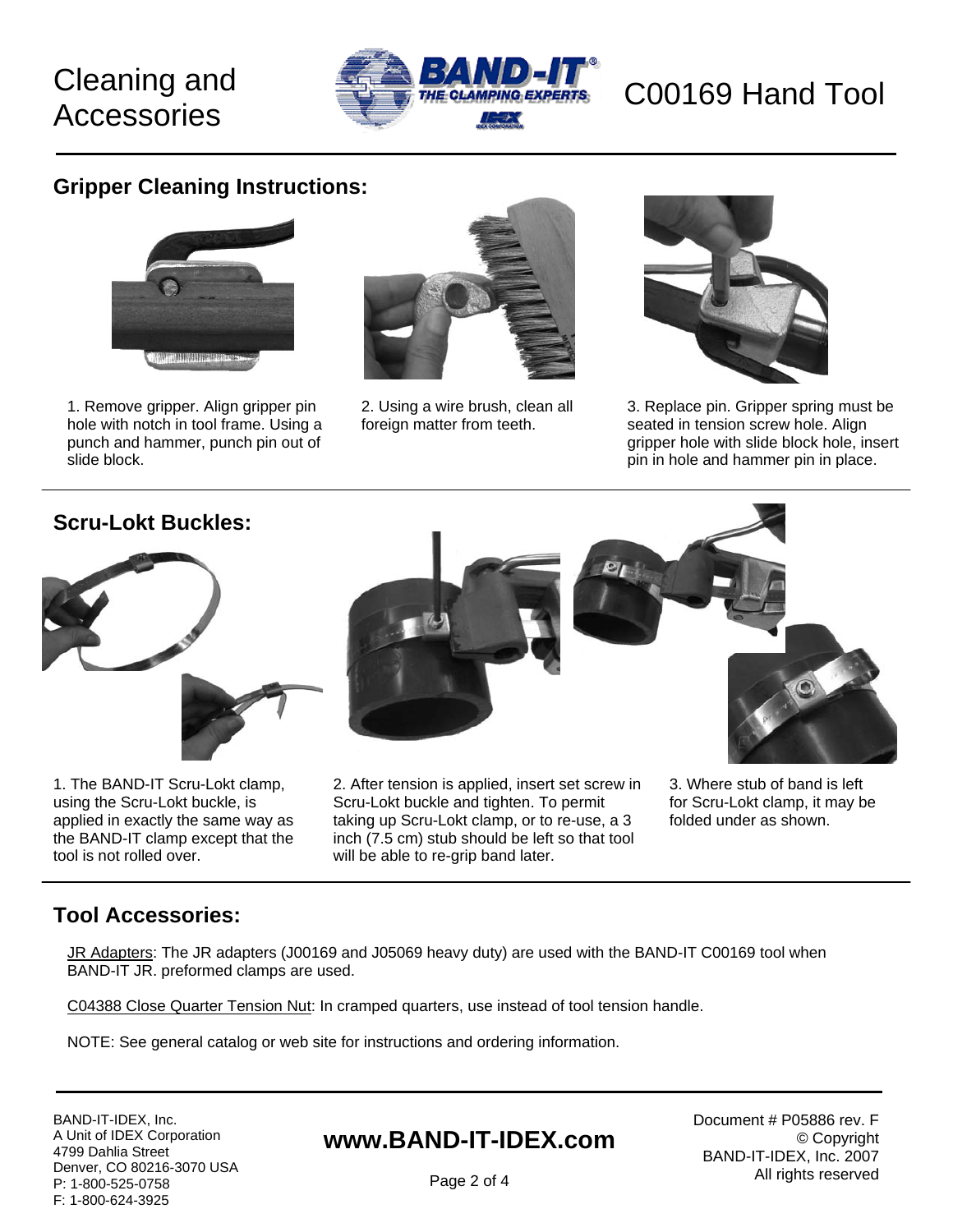# Parts List





1. To assist in removing threaded parts, apply heat (softens locking compound).

2. When connecting the tension screw to the slide block, clean threads (male and female) of foreign matter, then apply two drops of medium strength locking compound (Loctite 242 or equiv.) onto male threads and connect parts together. Apply .03 oz. of food-grade white lubricant or equiv. to tension screw thread.

3. When connecting the set screw to the cutter bar, clean threads (male and female) of foreign matter, then apply one drop of medium strength locking compound (Loctite 242 or equiv.) onto male thread and connect parts together.

4. Kit # C00689 contains the C02078 Assembly and the C03882 Tension Screw. Both parts should be changed as a set to reduce accelerated wear.

5. Kit # C01899 contains one each of a C01887 band gripper, C03186 gripper spring and C01787 pin. Replace all parts as a new set to maximize tool performance. Periodic cleaning of band gripper teeth will improve tool performance.

BAND-IT-IDEX, Inc. A Unit of IDEX Corporation 4799 Dahlia Street Denver, CO 80216-3070 USA P: 1-800-525-0758 F: 1-800-624-3925

### **www.BAND-IT-IDEX.com**

Document # P05886 rev. F © Copyright BAND-IT-IDEX, Inc. 2007 All rights reserved

Page 3 of 4